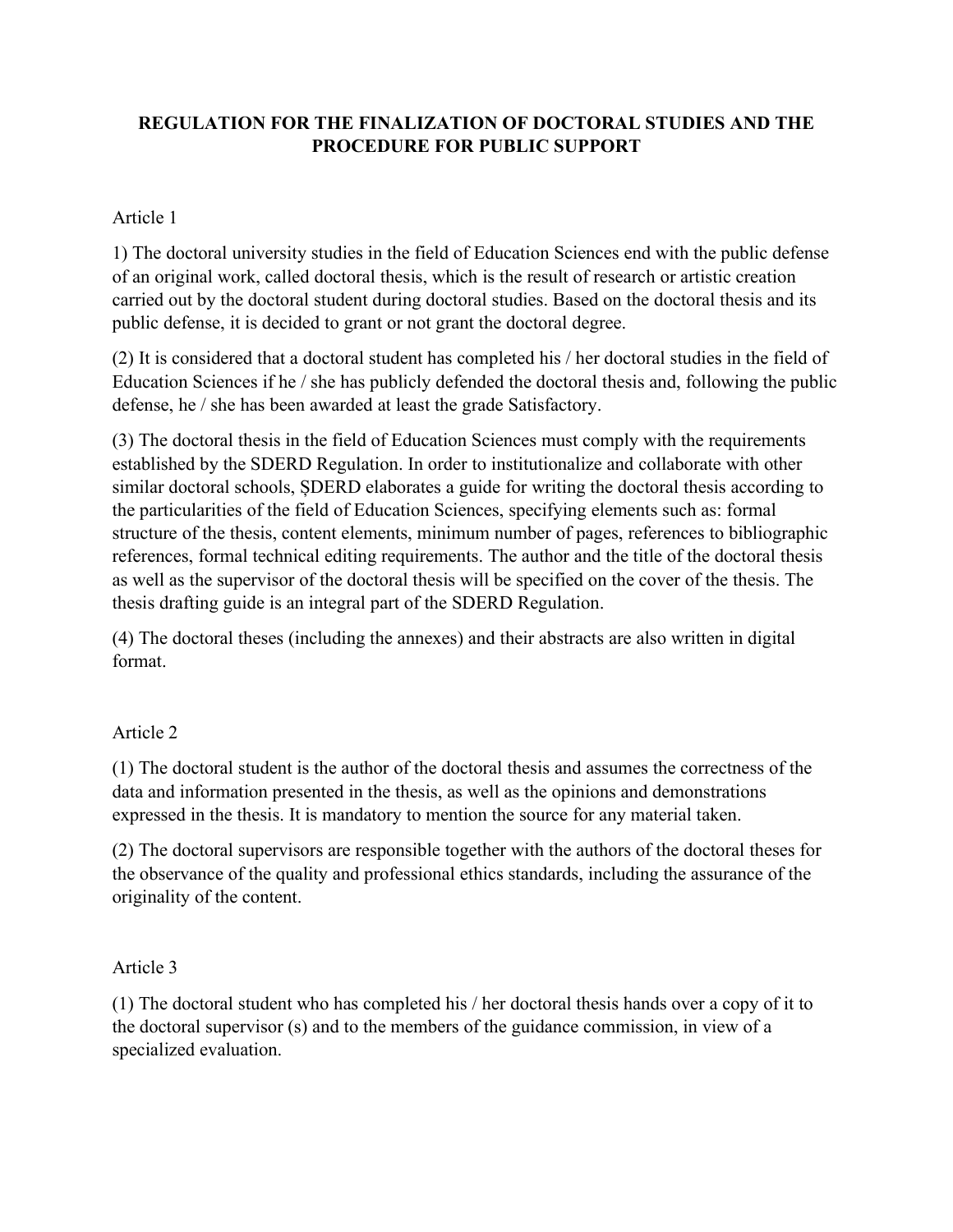(2) The criteria for evaluating the quality of a doctoral thesis refer to the results of scientific research presented in the thesis, in particular to those obtained within the program of doctoral studies in Educational Sciences. Accepted results for publication are also taken into account.

(3) The organization of the public defense of the doctoral thesis may be started only after the doctoral supervisor (s) and the members of the guiding commission have each given their consent in writing for the public defense of the doctoral thesis.

(4) The title of the doctoral thesis can be modified until the moment the thesis is analyzed by the anti-plagiarism software. Once the agreements for the public defense of the doctoral thesis (which must also indicate the title of the doctoral thesis) have been given by the doctoral supervisor (s) and the members of the guidance committee, the title of the doctoral thesis cannot be changed.

(5) In order to initiate the organization of the public defense of the doctoral thesis, the doctoral student submits to ISD the documents provided in the UBB Regulation for doctoral university studies.

(6) The copies of the doctoral thesis and of the abstracts shall be handed in printed form, accompanied by their files in digital pdf format, written on a CD / DVD-Read only.

(7) Once the submission to the FDI secretariat of the documents in order to initiate the organization of the public defense of the doctoral thesis of a doctoral student in fee regime, the doctoral student will prove the payment of the public defense fee of the doctoral thesis.

#### Article 4

(1) In order to publicly defend the doctoral thesis, a commission of specialists is set up, called a doctoral commission. It is proposed by the doctoral supervisor / principal supervisor, approved by the ȘDERD Council and validated by the CSUD director.

(2) The doctoral commission is composed of: a) the chairman of the commission, as a representative of UBB; b) the doctoral supervisor / supervisors; c) at least three official references from the country or abroad, specialists in the field of Education Sciences, selected in such a way that only one is from UBB and at least one from the universities in the "Universitaria" consortium, and the others are either to institutions nominated in the SDERD Regulation, or from universities abroad that have concluded cooperation agreements with UBB.

(3) All members of the doctoral commission must meet the following two conditions: a) to have the title of doctor; b) to have, either at least the position of associate professor or second degree scientific researcher, or the quality of doctoral supervisor, in the country or abroad.

(4) In the case of a doctorate in co-supervision with a doctoral supervisor from outside UBB, the doctoral commission will include representatives of both institutions.

(5) If, after the validation of the doctoral commission, the chairman of the commission or one of the official references becomes unavailable, the CSUD director may approve, at the proposal of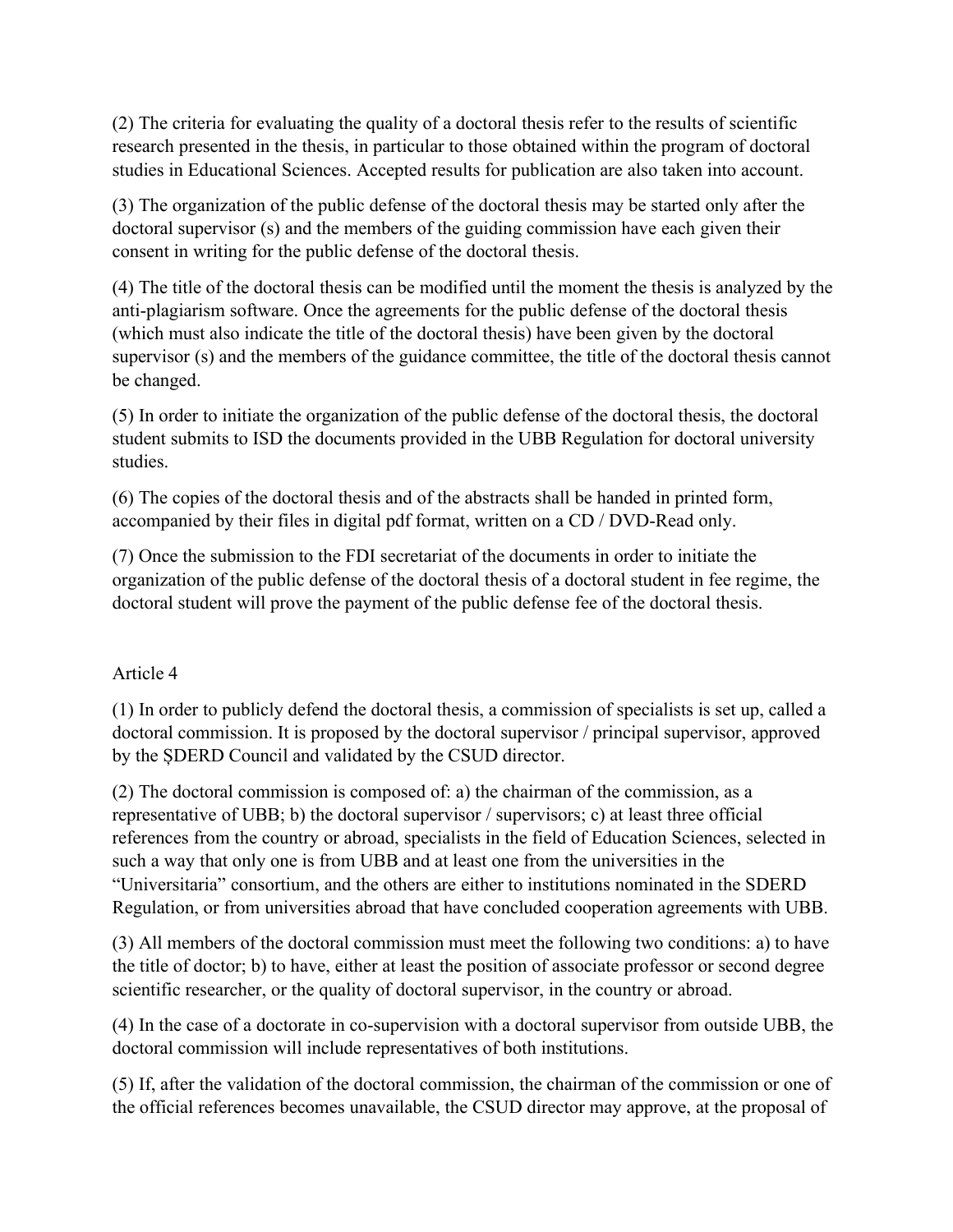the doctoral supervisor / principal supervisor and with the opinion of the SDDER director, the change of that doctoral commission member.

# Article 5

(1) After the validation of the doctoral commission, its members evaluate the doctoral thesis. The doctoral supervisor (s) and each official reviewer prepare an evaluation report which they submit (1 copy) to the FDI secretariat, within a maximum of 30 calendar days from the date of receipt for evaluation of the doctoral thesis. In the case of the European doctorate, the external references (from outside Romania) will be sent to the secretariat of the Institute of Doctoral Studies, within maximum 60 days from the date of receipt for evaluation of the doctoral thesis (Reg. UBB, Art. 53).

(2) The organization of the public defense of the doctoral thesis can be started by the FDI secretariat only after receiving all the evaluation reports. It is approved by the CSUD director.

(3) After the approval of the public support, the doctoral supervisor shall communicate to the FDI secretariat his / her proposal regarding the date, time and place for the public support meeting. The time interval between the date of approval of the public defense of the doctoral thesis and that of the public defense session must be at least 23 days. During this period, but not later than 22 days before the date of the meeting for public defense of the doctoral thesis, the FDI secretariat has the following obligations: a) to send the announcement regarding the public support of the doctoral thesis (specifying the date,

the time and place of public support) the dean's office of the Faculty of Psychology and Educational Sciences, in order to display this announcement; b) to publish this announcement together with the two summaries of the doctoral thesis (written in Romanian and, respectively, in English, French) on the UBB website; c) to submit the doctoral thesis to the "Lucian Blaga" Central University Library in Cluj-Napoca, in order to be consulted by the public.

## Article 6

(1) The meeting for public defense of the doctoral thesis is led by the chairman of the doctoral commission and is carried out as follows: a) the presentation of the content of the doctoral thesis by the doctoral student; b) reading the evaluation reports prepared by the manager / leaders of

doctorate and official references; c) the presentation by the president of the doctoral commission of the opinions sent in writing to the president of the doctoral commission, before the public support, by specialists who consulted the thesis or the thesis summary; d) the debate of the doctoral thesis, in which the members of the doctoral commission and the public ask questions to the doctoral student.

(2) The debate of the doctoral thesis is obligatory and is recorded in the minutes of the meeting. It must be the central point of the public defense of the doctoral thesis, with the aim of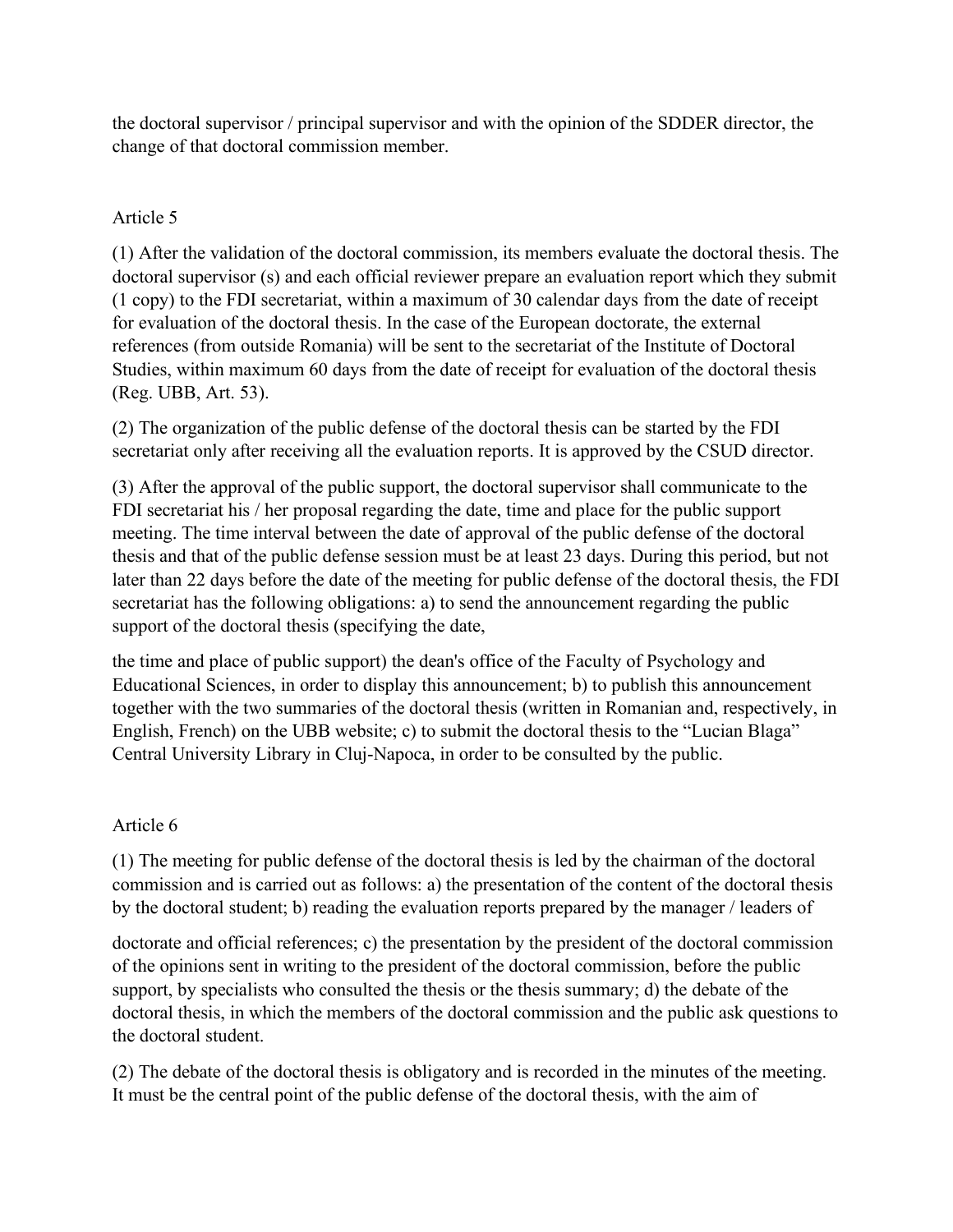highlighting the knowledge of the doctoral student in the field of the approached topic and the elements of originality contained in the thesis.

(3) It is mandatory that the president of the doctoral commission, the doctoral supervisor / supervisors and at least 2 official references be present at the public defense of the doctoral thesis.

(4) An official referent, who cannot participate in the public defense of the doctoral thesis, must send to the FDI secretariat, before the public thesis defense meeting, a written statement stating the reason for not participating in the public defense of the doctoral thesis and the grade he gives to his doctoral thesis.

(5) If a member of the doctoral committee identifies in the evaluation of the doctoral thesis, both before and in the public defense, serious deviations from good conduct in scientific research and university activity, including plagiarism of the results or publications of other authors, making results or replacing the results with fictitious data, the member of the doctoral commission is obliged to take the following measures: a) to notify the ethics commission of UBB to analyze and solve the case, including by expelling the doctoral student; b) to notify all the members of the doctoral commission of the deviations and to propose the awarding of the grade Unsatisfactory.

## Article 7

(1) Based on the public defense of the doctoral thesis and taking into account the evaluation reports, the doctoral commission deliberates on the grade to be given to the doctoral thesis. (2) Each member of the doctoral commission awards a grade. It can be awarded Excellent, Very Good, Good, Satisfactory or Unsatisfactory. The grade that met the absolute majority of the votes cast by the members of the committee becomes the decision of the entire committee. The minutes of the meeting for the defense of the doctoral thesis shall record not only the grade established by the committee following the vote, but also that given by each member of the doctoral committee.

(3) Usually, in an academic year, the Excellent grade is awarded for a maximum of 15% of doctoral students who obtain the title of doctor at ȘDERD.

(4) If the doctoral student has fulfilled all the requirements provided in the individual scientific research program and the doctoral thesis has received one of the grades Excellent, Very Good, Good or Satisfactory, the doctoral commission proposes to grant the doctoral student the title of doctor . This proposal is submitted by ISD for validation to CNATDCU.

(5) In case of awarding the grade Unsatisfactory, the doctoral committee will specify the content elements of the doctoral thesis to be redone or completed, the thesis will be publicly re-submitted to the same doctoral committee within a period set by the committee. In order to organize this public resupply of the doctoral thesis, the doctoral student will pay the fee for the defense of the doctoral thesis established by the UBB Senate for the academic year in which it takes place.